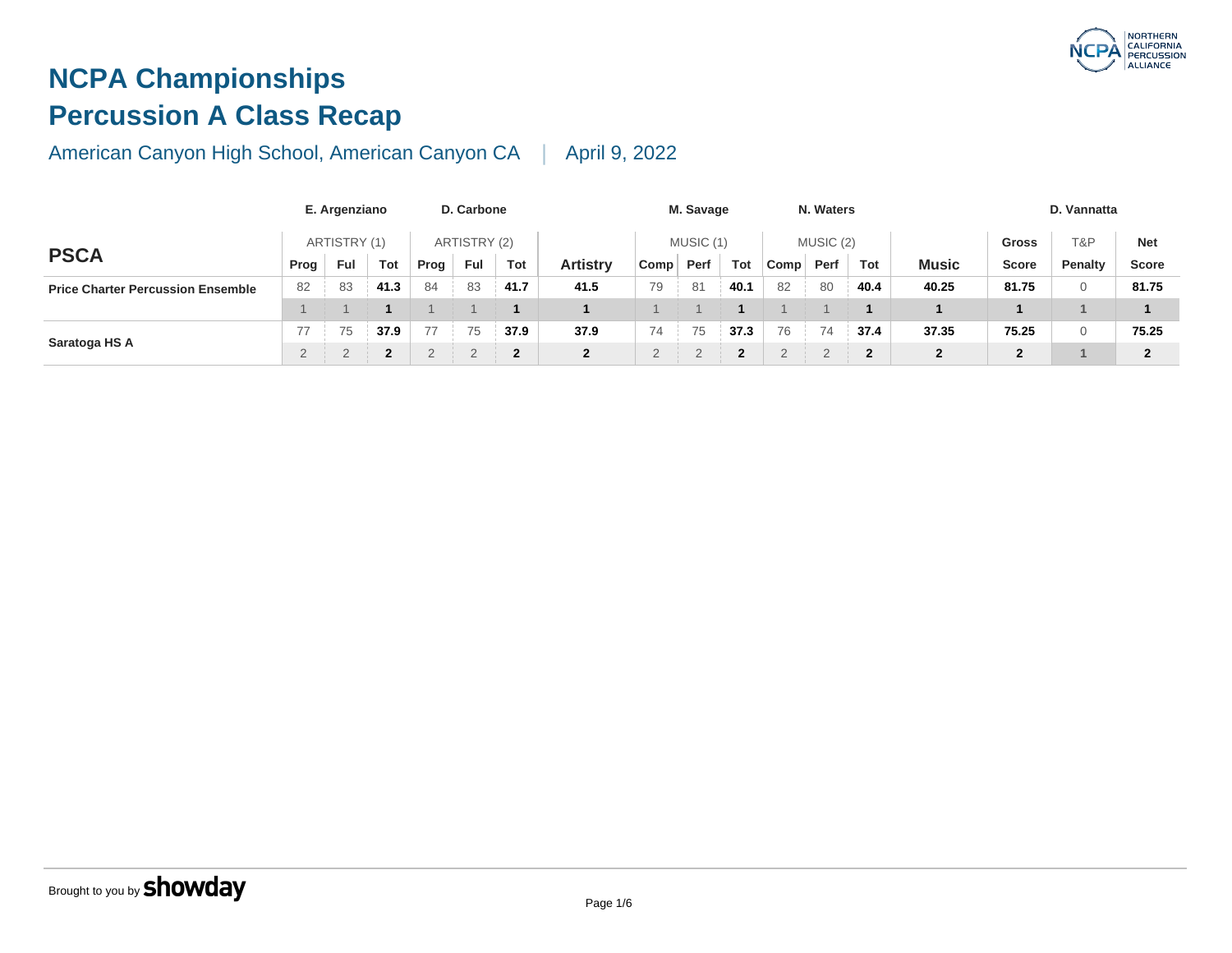### **NCPA Championships Percussion A Class Recap**

#### American Canyon High School, American Canyon CA | April 9, 2022

|                               | E. Argenziano<br>EFFECT-MUSIC (1) |                |                 |                | D. Carbone       |                |                | M. Spillman    |                   | R. Turner      |                |                   |                         | M. Savage      |                |                | N. Waters               |                |                |                | F. Miller               |                |                |                |                |
|-------------------------------|-----------------------------------|----------------|-----------------|----------------|------------------|----------------|----------------|----------------|-------------------|----------------|----------------|-------------------|-------------------------|----------------|----------------|----------------|-------------------------|----------------|----------------|----------------|-------------------------|----------------|----------------|----------------|----------------|
| <b>PSA</b>                    |                                   |                |                 |                | EFFECT-MUSIC (2) |                | Effect-        |                | EFFECT-VISUAL (1) |                |                | EFFECT-VISUAL (2) |                         | Effect-        |                | MUSIC (1)      |                         |                | MUSIC (2)      |                |                         |                | VISUAL (1)     |                | $\vee$         |
|                               | Ovr                               | Mus            | Tot             | Ovr            | Mus              | Tot            | <b>Music</b>   | Ovr            | Vis               | Tot            | Ovr            | Vis               | Tot                     | Visual         | Comp           | Perf           | Tot                     | Comp           | Perf           | Tot            | Music                   | Comp           | Perf           | Tot            | Comp           |
| <b>Branham HS</b>             | 82                                | 84             | 24.9            | 84             | 86               | 25.5           | 25.2           | 84             | 82                | 16.6           | 84             | 81                | 16.5                    | 16.55          | 90             | 90             | 27                      | 85             | 84             | 25.3           | 26.15                   | 81             | 82.5           | 16.35          | 83             |
|                               | $\overline{2}$                    | $\overline{2}$ | $\overline{2}$  | $\overline{2}$ | 1                | -1             | $\mathbf{1}$   |                |                   | 1              |                |                   | $\mathbf{1}$            | $\mathbf{1}$   |                |                | $\mathbf 1$             |                |                | -1             | $\mathbf{1}$            | $\overline{7}$ | 5              | 6              | $\mathbf{3}$   |
| American Canyon               | 84                                | 85             | 25.35           | 82.5           | 84               | 24.975         | 25.163         | 83             | 81                | 16.4           | 83             | 80.5              | 16.35                   | 16.375         | 89             | 89             | 26.7                    | 80             | 81             | 24.2           | 25.45                   | 87             | 86             | 17.3           | 86             |
| НS                            | $\mathbf{1}$                      |                | -1              | $\overline{4}$ | $\overline{2}$   | $\overline{2}$ | $\overline{2}$ | $\overline{2}$ | $\overline{2}$    | $\mathbf{2}$   | $\overline{2}$ | $\overline{2}$    | $\overline{\mathbf{2}}$ | $\overline{2}$ | $\overline{2}$ | $\overline{2}$ | $\overline{\mathbf{2}}$ | $\overline{4}$ | 3              | 3              | $\overline{2}$          |                |                | -1             | $\mathbf{1}$   |
| <b>Mountain View</b>          | 79                                | 76             | 23.25           | 85             | 81               | 24.9           | 24.075         | 79             | 77                | 15.6           | 80             | 79                | 15.9                    | 15.75          | 81             | 79.5           | 24                      | 81             | 80             | 24.1           | 24.05                   | 86             | 85             | 17.1           | 81             |
| HS                            | $\overline{4}$                    | 6              | $5\phantom{.0}$ |                | $\overline{4}$   | $\mathbf{3}$   | 3              | 5              | $\overline{4}$    | 4              | $\overline{4}$ | $\overline{4}$    | $\overline{4}$          | 4              | 5              | 6              | 5                       | 3              | $\overline{4}$ | $\overline{4}$ | $\overline{\mathbf{4}}$ | $\overline{2}$ | $\overline{2}$ | $\overline{2}$ | $\overline{5}$ |
| <b>Castro Valley HS</b>       | 74                                | 74             | 22.2            | 83             | 82               | 24.75          | 23.475         | 75             | 72                | 14.7           | 76             | 73.5              | 14.95                   | 14.825         | 84             | 82             | 24.8                    | 83             | 82             | 24.7           | 24.75                   | 84             | 83             | 16.7           | 80             |
|                               | 9                                 | 8              | 8               | 3              | 3                | $\overline{4}$ | 6              | 8              | 8                 | 8              | 5              | 5                 | 5                       | 6              | 3              | 3              | 3                       | $\overline{2}$ | $\overline{2}$ | $\mathbf{2}$   | 3                       | $\overline{4}$ | $\overline{4}$ | -4             | 6              |
|                               | 75                                | 70             | 21.75           | 80             | 78               | 23.7           | 22.725         | 82             | 80                | 16.2           | 73             | 72                | 14.5                    | 15.35          | 82             | 81             | 24.4                    | 77             | 78             | 23.3           | 23.85                   | 83             | 82             | 16.5           | 84             |
| Vanden HS                     | 8                                 | 10             | 10              | 6              | $\overline{7}$   | 6              | 8              | 3              | 3                 | 3              | 8              | 8                 | 8                       | 5              | $\overline{4}$ | $\overline{4}$ | $\overline{\mathbf{4}}$ | $\overline{7}$ | 5              | 5              | 5                       | 5              | 6              | 5              | $\overline{2}$ |
|                               | 78                                | 81             | 23.85           | 77             | 80               | 23.55          | 23.7           | 76             | 74                | 15             | 72             | 71                | 14.3                    | 14.65          | 77             | 79             | 23.5                    | 73             | 71             | 21.5           | 22.5                    | 79             | 78             | 15.7           | 78             |
| <b>Benicia HS</b>             | 5                                 | 3              | 3               | 8              | 5                | $\overline{7}$ | 5              | $\overline{7}$ | $\overline{7}$    | $\overline{7}$ | 9              | 9                 | 9                       | 8              | 8              | 7              | $\overline{7}$          | 10             | 10             | 10             | 9                       | 9              | 9              | 9              | 8              |
|                               | 77                                | 72             | 22.35           | 78             | 77               | 23.25          | 22.8           | 74             | 71                | 14.5           | 74             | 72.5              | 14.65                   | 14.575         | 78             | 80             | 23.8                    | 74             | 72             | 21.8           | 22.8                    | 80             | 79             | 15.9           | 76             |
| John Swett HS                 | 6                                 | 9              | $\overline{7}$  | $\overline{7}$ | 8                | 8              | $\overline{7}$ | 9              | 9                 | 9              | $\overline{7}$ | $\overline{7}$    | $\overline{7}$          | 9              | $\overline{7}$ | 5              | 6                       | 9              | $\mathsf g$    | 9              | $\overline{7}$          | 8              | 8              | 8              | 10             |
| <b>Livermore HS</b>           | 81                                | 75             | 23.4            | 82             | 79               | 24.15          | 23.775         | 78             | 76                | 15.4           | 82             | 80                | 16.2                    | 15.8           | 76.5           | 75             | 22.65                   | 76             | 74             | 22.4           | 22.525                  | 85             | 84             | 16.9           | 77             |
| Winter                        | 3                                 | $\overline{7}$ | 4               | $\overline{5}$ | 6                | 5              | $\overline{4}$ | 6              | 5                 | 6              | 3              | 3                 | $\mathbf{3}$            | 3              | 9              | 10             | 10                      | 8              | $\,8\,$        | 8              | 8                       | 3              | 3              | 3              | 9              |
| <b>Reradesitalley</b>         | 68                                | 66             | 20.1            | 75             | 76.5             | 22.725         | 21.413         | 80             | 75                | 15.5           | 71             | 70                | 14.1                    | 14.8           | 68             | 68             | 20.4                    | 79             | 75             | 22.9           | 21.65                   | 82             | 80             | 16.2           | 82             |
| <b>HS A</b>                   | 12                                | 11             | 12              | 9              | 9                | 9              | 11             | $\overline{4}$ | 6                 | 5              | 10             | 10                | 10                      | $\overline{7}$ | 12             | 12             | 12                      | 5              | $\overline{7}$ | $\overline{7}$ | 11                      | 6              | 7              | $\overline{7}$ | $\overline{4}$ |
|                               | 69                                | 77             | 21.9            | 70             | 75               | 21.75          | 21.825         | 68             | 65                | 13.3           | 66             | 63                | 12.9                    | 13.1           | 79             | 76             | 23.1                    | 71             | 69             | 20.9           | 22                      | 71             | 69             | 14             | 74             |
| Los Gatos HS                  | 11                                | $\overline{5}$ | 9               | 12             | 11               | 12             | 10             | 11             | 11                | 11             | 11             | 11                | 11                      | 11             | 6              | 9              | 9                       | 11             | 11             | 11             | 10                      | 12             | 12             | 12             | 11             |
|                               | 71                                | 64             | 20.25           | 71             | 76               | 22.05          | 21.15          | 65             | 62                | 12.7           | 63             | 61                | 12.4                    | 12.55          | 74             | 72             | 21.8                    | 69             | 67             | 20.3           | 21.05                   | 73             | 71             | 14.4           | 72             |
| Oak Grove HS                  | 10                                | 12             | 11              | 11             | 10               | 10             | 12             | 12             | 12                | 12             | 12             | 12                | 12                      | 12             | 11             | 11             | 11                      | 12             | 12             | 12             | 12                      | 11             | 11             | 11             | 12             |
| Santa Teresa HS               | 76                                | 78             | 23.1            | 72             | 74               | 21.9           | 22.5           | 73             | 70                | 14.3           | 75             | 73                | 14.8                    | 14.55          | 76             | 78             | 23.2                    | 78             | 76             | 23             | 23.1                    | 76             | 74             | 15             | 79             |
| Winter                        | $\overline{7}$                    | $\overline{4}$ | 6               | 10             | 12               | 11             | 9              | 10             | 10                | 10             | 6              | 6                 | 6                       | 10             | 10             | 8              | 8                       | 6              | 6              | 6              | 6                       | 10             | 10             | 10             | $\overline{7}$ |
| Percussion                    | 63                                | 60             | 18.45           | 60             | 60               | 18             | 18.225         | 61             | 60                | 12.1           | 61             | 60                | 12.1                    | 12.1           | 65             | 60             | 18.5                    | 65             | 63             | 19.1           | 18.8                    | 66             | 65             | 13.1           | 70             |
| <b>Vintage HS</b><br>Ensemble | 13                                | 13             | 13              | 13             | 13               | 13             | 13             | 13             | 13                | 13             | 13             | 13                | 13                      | 13             | 13             | 13             | 13                      | 13             | 13             | 13             | 13                      | 13             | 13             | 13             | 13             |
|                               |                                   |                |                 |                |                  |                |                |                |                   |                |                |                   |                         |                |                |                |                         |                |                |                |                         |                |                |                |                |

Brought to you by **Showday**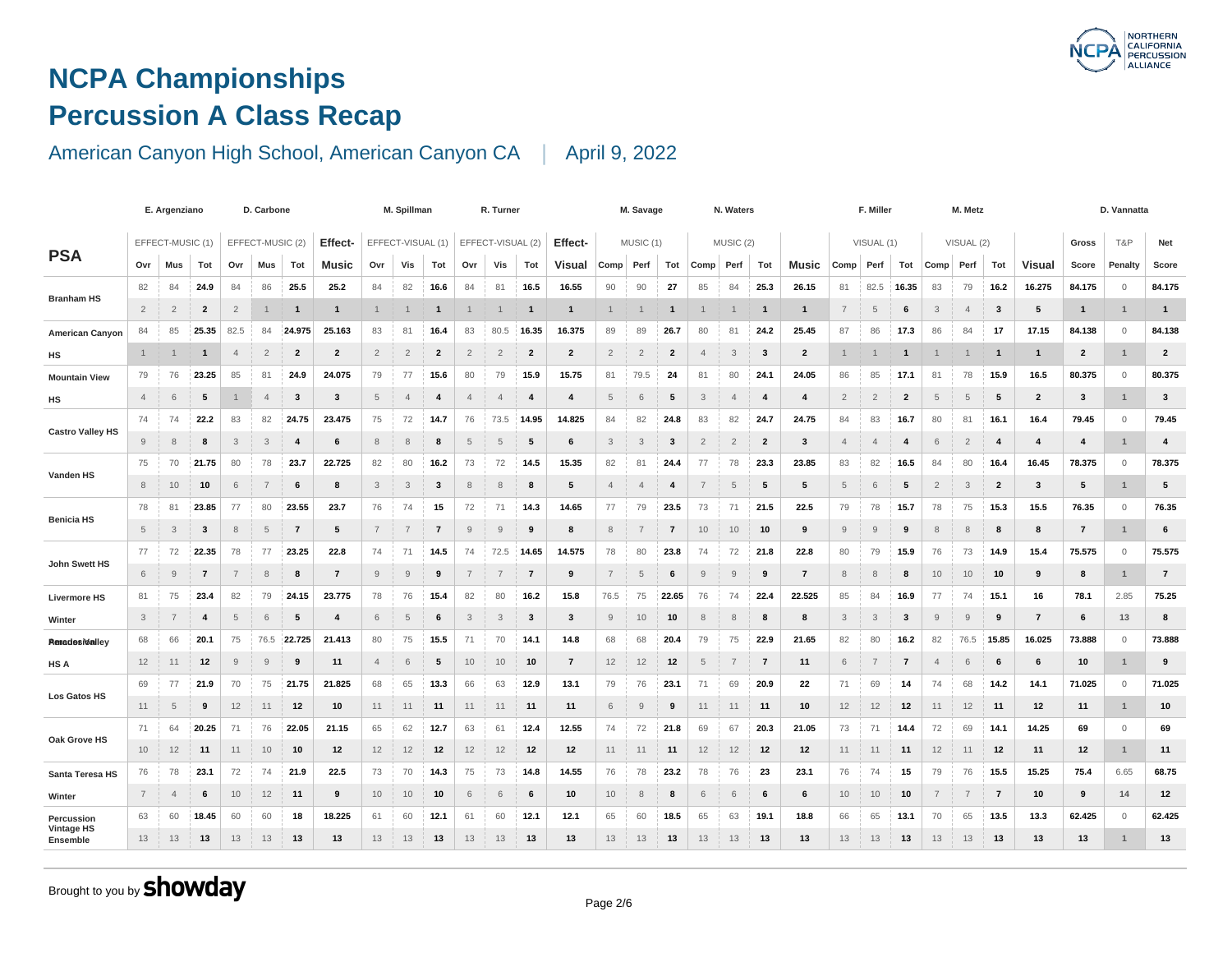# **NCPA Championships Percussion Open Class Recap**

|                         | E. Argenziano                        |                |                | D. Carbone     |                |                |                         | M. Spillman |                |                         |                | R. Turner      |                                |                |                | M. Savage |                         |      | N. Waters |                |                         |                | F. Miller      |                         |                |
|-------------------------|--------------------------------------|----------------|----------------|----------------|----------------|----------------|-------------------------|-------------|----------------|-------------------------|----------------|----------------|--------------------------------|----------------|----------------|-----------|-------------------------|------|-----------|----------------|-------------------------|----------------|----------------|-------------------------|----------------|
|                         | EFFECT-MUSIC (1)<br>EFFECT-MUSIC (2) |                |                |                | Effect-        |                | EFFECT-VISUAL (1)       |             |                | EFFECT-VISUAL (2)       |                | Effect-        |                                | MUSIC (1)      |                |           | MUSIC (2)               |      |           |                | VISUAL (1)              |                |                |                         |                |
| <b>PSO</b>              | Ovr                                  | Mus            | Tot            | Ovr            | Mus            | Tot            | <b>Music</b>            | Ovr         | Vis            | Tot                     | Ovr            | Vis            | Tot                            | <b>Visual</b>  | Comp           | Perf      | Tot                     | Comp | Perf      | Tot            | Music                   | Comp           | Perf           | Tot                     | Comp           |
|                         | 82                                   | 81             | 24.45          | 86             | 89             | 26.25          | 25.35                   | 87          | 86             | 17.3                    | 85             | 83             | 16.8                           | 17.05          | 84             | 80        | 24.4                    | 83   | 80        | 24.3           | 24.35                   | 86             | 85             | 17.1                    | 85             |
| <b>Foothill HS Open</b> | 3                                    | 3              | 3              |                |                |                | $\overline{2}$          |             |                |                         |                |                |                                |                | $\overline{2}$ | 3         | $\overline{\mathbf{3}}$ | 3    |           | $\overline{4}$ | $\overline{\mathbf{3}}$ | $\overline{2}$ |                | $\overline{2}$          |                |
|                         | 84                                   | 83             | 25.05          | 85             | 87             | 25.8           | 25.425                  | 82          | 80             | 16.2                    | 81             | 81             | 16.2                           | 16.2           | 83             | 81        | 24.5                    | 84   | 82        | 24.8           | 24.65                   | 87             | 84.5           | 17.15                   | 81             |
| <b>Granite Bay HS</b>   |                                      |                | -1             | $\overline{2}$ | $\overline{2}$ | $\overline{2}$ | $\overline{\mathbf{1}}$ | 3           | 3              | -3                      | $\overline{a}$ | 3              | $\mathbf{3}$                   | 3              | 3              | $\Omega$  | $\overline{2}$          |      | $\Omega$  | $\overline{2}$ | $\overline{2}$          |                | $\overline{2}$ |                         | 3              |
| Rodriguez               | 81                                   | 75             | 23.4           | 82             | 84             | 24.9           | 24.15                   | 73          | 75             | 14.8                    | 80             | 78             | 15.8                           | 15.3           | 85             | 83        | 25.1                    | 85   | 84        | 25.3           | 25.2                    | 80             | 79             | 15.9                    | 78             |
| Percussion              |                                      |                |                |                | 3              | 3              | 3                       | 5           |                |                         | 5              | 5              | 5                              | 5              |                |           |                         |      |           |                |                         | 5              | 5              |                         | 5              |
| <b>Mosgarbitil</b>      | 77                                   | 73             | 22.5           | 80             | 81             | 24.15          | 23.325                  | 83          | 81             | 16.4                    | 82             | 79             | 16.1                           | 16.25          | 81             | 79        | 23.9                    | 82   | 81        | 24.4           | 24.15                   | 85             | 84             | 16.9                    | 80             |
| Unified                 | 5                                    |                | 5              |                |                |                | 5                       | $\Omega$    | $\overline{2}$ | $\overline{\mathbf{2}}$ | 3              |                | $\overline{4}$<br>$\mathbf{H}$ | $\overline{2}$ |                |           |                         |      | $\Omega$  | 3              | $\overline{\mathbf{4}}$ | 3              | 3              | $\overline{\mathbf{3}}$ |                |
| Saratoga HS             | 83                                   | 82             | 24.75          | 77             | 79             | 23.4           | 24.075                  | 81          | 78             | 15.9                    | 83             | 82             | 16.5                           | 16.2           | 79             | 75        | 22.9                    | 79   | 76        | 23.1           | 23                      | 83             | 82             | 16.5                    | 82             |
| Open                    | $\overline{2}$                       | $\overline{2}$ | $\overline{2}$ | 5              | 5              | 5              | 4                       |             |                |                         | $\overline{2}$ | $\overline{2}$ | $\overline{2}$                 | 3              | 5              |           | 5                       | 5    | 5         | 5              | 5                       | $\overline{a}$ | $\overline{4}$ |                         | $\overline{2}$ |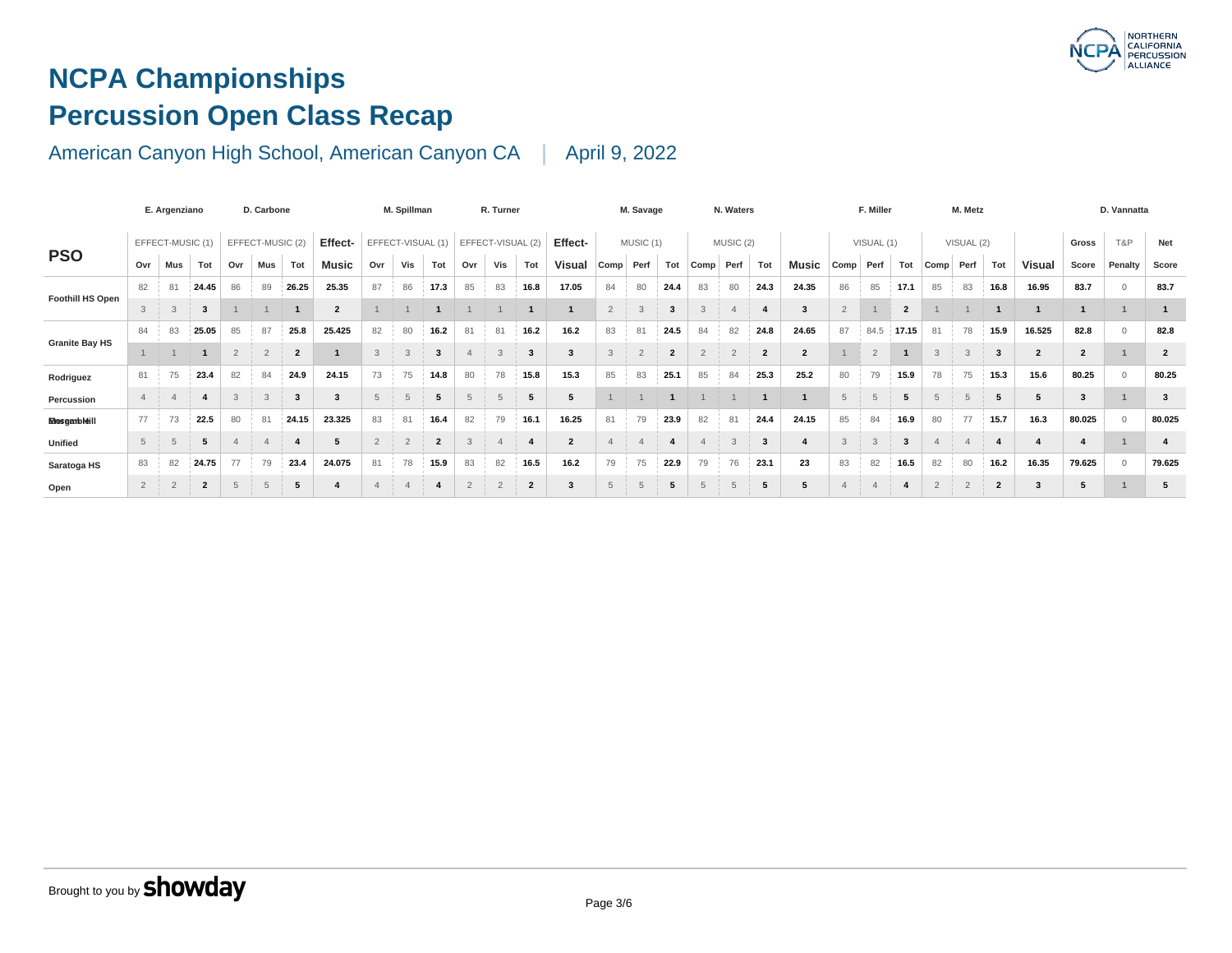# **NCPA Championships Percussion Open Class Recap**

### American Canyon High School, American Canyon CA | April 9, 2022

|                         | E. Argenziano    |     |       | D. Carbone |                  |                |                   | M. Spillman |     |      | R. Turner |     |                                     |                  | M. Savage |           |      | N. Waters |           |      |       | F. Miller |            |           |    |
|-------------------------|------------------|-----|-------|------------|------------------|----------------|-------------------|-------------|-----|------|-----------|-----|-------------------------------------|------------------|-----------|-----------|------|-----------|-----------|------|-------|-----------|------------|-----------|----|
|                         | EFFECT-MUSIC (1) |     |       |            | EFFECT-MUSIC (2) |                | Effect-           |             |     |      |           |     | EFFECT-VISUAL (1) EFFECT-VISUAL (2) | Effect-          |           | MUSIC (1) |      |           | MUSIC (2) |      |       |           | VISUAL (1) |           |    |
| <b>PIO</b>              | Ovr              | Mus | Tot   | Ovr        | Mus              | Tot            | Music             | Ovr         | Vis | Tot  | Ovr       | Vis | Tot                                 | Visual Comp Perf |           |           | Tot  | Comp Perf |           | Tot  | Music | Comp      | Perf       | Tot Comp  |    |
|                         | 91               | 88  | 26.85 | 86         | 87               | 25.95          | 26.4              | 92          | 91  | 18.3 | 92        | 91  | 18.3                                | 18.3             | 83        | 82        | 24.7 | 91        | 90        | 27.1 | 25.9  | 86        | 84         | 17        | 88 |
| <b>Thesis</b>           |                  |     |       |            |                  |                |                   |             |     |      |           |     |                                     |                  |           |           |      |           |           |      |       |           |            |           |    |
| <b>Sacramento State</b> | 88               | 87  | 26.25 |            | 85               | 25.8           | 26.025            | 90          | 87  | 17.7 | 90        | 90  | 18                                  | 17.85            | 86        | 86        | 25.8 | 89        | 88        | 26.5 | 26.15 | 84        | 85         | $16.9$ 83 |    |
| Indoor                  |                  |     | 2     |            |                  | $\overline{2}$ | $\mathbf{\Omega}$ | $2^{\circ}$ |     | ີ    |           |     | ີ                                   | 2                |           |           |      |           |           | - 2  |       |           |            |           |    |

**Percussion**

**Ensemble**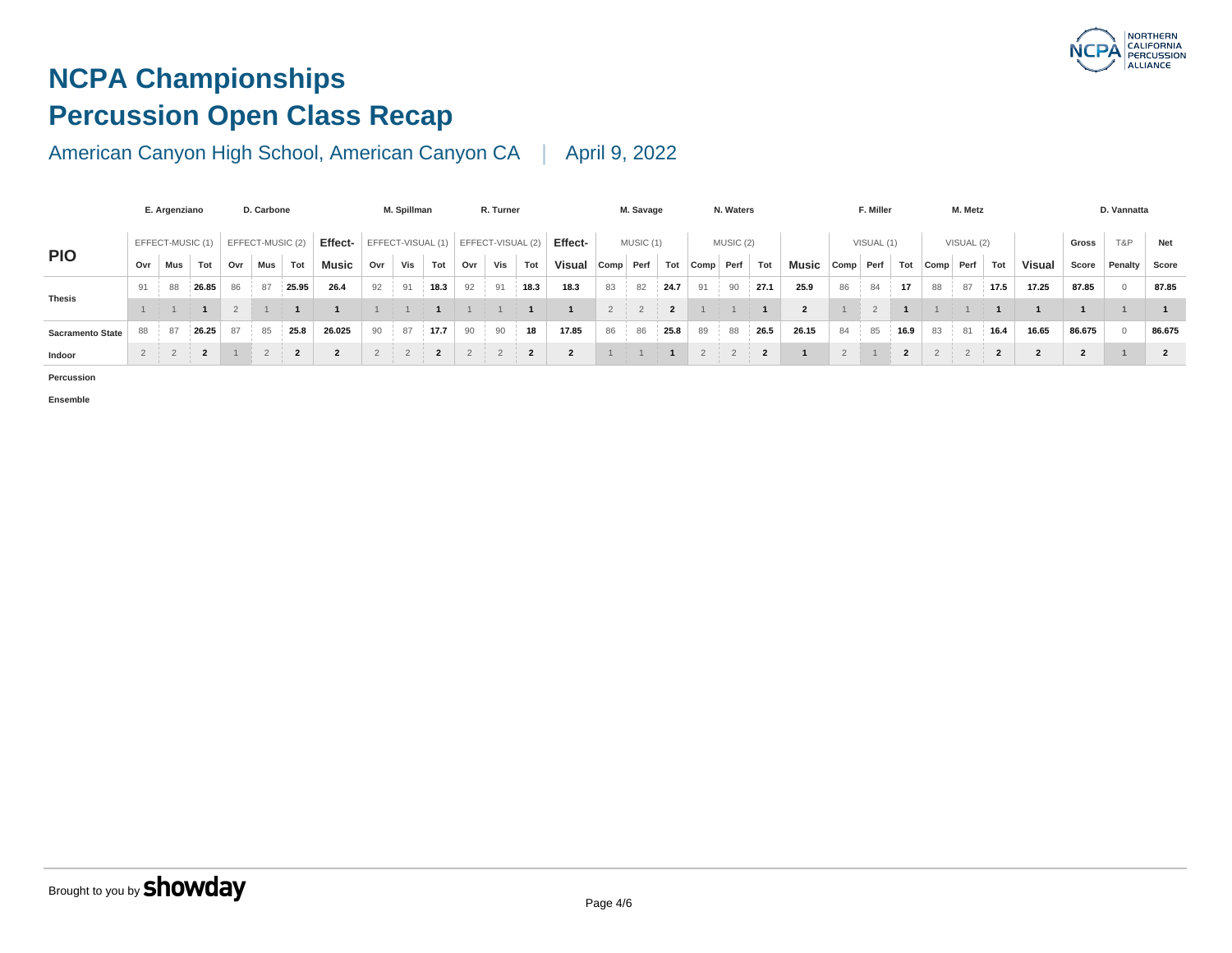# **NCPA Championships Percussion World Class Recap**

|                      | E. Argenziano  |                  |                | D. Carbone     |                  |                |                         | M. Spillman    |                   |                |     | R. Turner         |                     |                |                | M. Savage         |                |                | N. Waters      |                |                |                | F. Miller      |                |                |
|----------------------|----------------|------------------|----------------|----------------|------------------|----------------|-------------------------|----------------|-------------------|----------------|-----|-------------------|---------------------|----------------|----------------|-------------------|----------------|----------------|----------------|----------------|----------------|----------------|----------------|----------------|----------------|
|                      |                | EFFECT-MUSIC (1) |                |                | EFFECT-MUSIC (2) | Effect-        |                         |                | EFFECT-VISUAL (1) |                |     | EFFECT-VISUAL (2) |                     | Effect-        |                | MUSIC (1)         |                |                | MUSIC (2)      |                |                |                | VISUAL (1)     |                |                |
| <b>PSW</b>           | Ovr            | Mus              | Tot            | Ovr            | Mus              | Tot            | Music                   | Ovr            | Vis               | Tot            | Ovr | Vis               | Tot                 | <b>Visual</b>  | Comp           | Perf              | Tot            | Comp           | Perf           | Tot            | Music          | Comp           | Perf           | Tot            | Comp           |
| <b>Cupertino HS</b>  | 85             | 84               | 25.35          | 89             | 90               | 26.85          | 26.1                    | 90             | 90                | 18             | 93  | 93                | 18.6                | 18.3           | 88             | 86                | 26             | 88             | 87             | 26.2           | 26.1           | 87             | 86             | 17.3           | 91             |
|                      | $\overline{2}$ | $\overline{2}$   | $\overline{2}$ |                |                  |                | $\overline{\mathbf{1}}$ | $\overline{2}$ |                   |                |     |                   |                     |                |                |                   |                | $\overline{2}$ |                |                |                |                |                |                |                |
|                      | 88             | 85               | 25.95          | 85             | 86               | 25.65          | 25.8                    | 89             | 87                | 17.6           | 91  | 90                | 18.1                | 17.85          | 84             | 81                | 24.6           | 86             | 81             | 24.8           | 24.7           | 84             | 83             | 16.7           | 88             |
| James Logan HS       |                |                  |                | $\overline{2}$ | $\overline{2}$   | $\overline{2}$ | $\overline{2}$          | 3              | 3                 | 3              | 3   |                   | $\mathbf{3}$        | 3              | 3              | $\mathbf{\Omega}$ |                |                |                | 4              | 3              | $\overline{2}$ | $\overline{2}$ | $\overline{2}$ | $\overline{2}$ |
| <b>Homestead HS</b>  | 83             | 81               | 24.6           | 81             | 81               | 24.3           | 24.45                   | 91             | 88                | 17.9           | 92  | 91                | 18.3                | 18.1           | 86             | 84                | 25.4           | 89             | 86             | 26.1           | 25.75          | 83             | 82             | 16.5           | 87             |
|                      | $\mathbf{3}$   | 3                | 3              |                |                  |                | $\mathbf{3}$            |                | $\overline{2}$    | $\overline{2}$ | 2   | $\overline{2}$    | $\overline{2}$      | $\overline{2}$ | $\overline{2}$ | $\Omega$<br>۷     | $\overline{2}$ |                | $\overline{2}$ | $\overline{2}$ | $\overline{2}$ | 3              | 3              | 3              | 3              |
| <b>Amador Valley</b> | 74             | 76               | 22.5           | 82             | 83               | 24.75          | 23.625                  | 81             | 78                | 15.9           | 80  | 79                | 15.9                | 15.9           | 81             | 79                | 23.9           | 84             | 83             | 25             | 24.45          | 82             | 80             | 16.2           | 85             |
| <b>HS Varsity</b>    | 5              |                  |                | 3              | 3                | 3              | $\overline{\mathbf{4}}$ |                |                   |                | 5   |                   | 5                   |                |                |                   |                |                | 3              | 3              | 4              | $\Delta$       | $\overline{4}$ | -4             |                |
| Leigh HS Winter      | 75             | 73               | 22.2           | 80             | 77               | 23.55          | 22.875                  | 77             | 74                | 15.1           | 82  | 80                | 16.2                | 15.65          | 77             | 76                | 22.9           | 82             | 80             | 24.2           | 23.55          | 79             | 78             | 15.7           | 82             |
| Percussion           | $\overline{4}$ | 5                | 5              | $\overline{5}$ | 5                | 5              | 5                       | 5              | 5                 | 5              |     |                   | $\overline{\bf{4}}$ | 5              | 5              |                   | 5              |                | 5              | 5              | 5              | 5              | 5              | 5              | $\overline{5}$ |